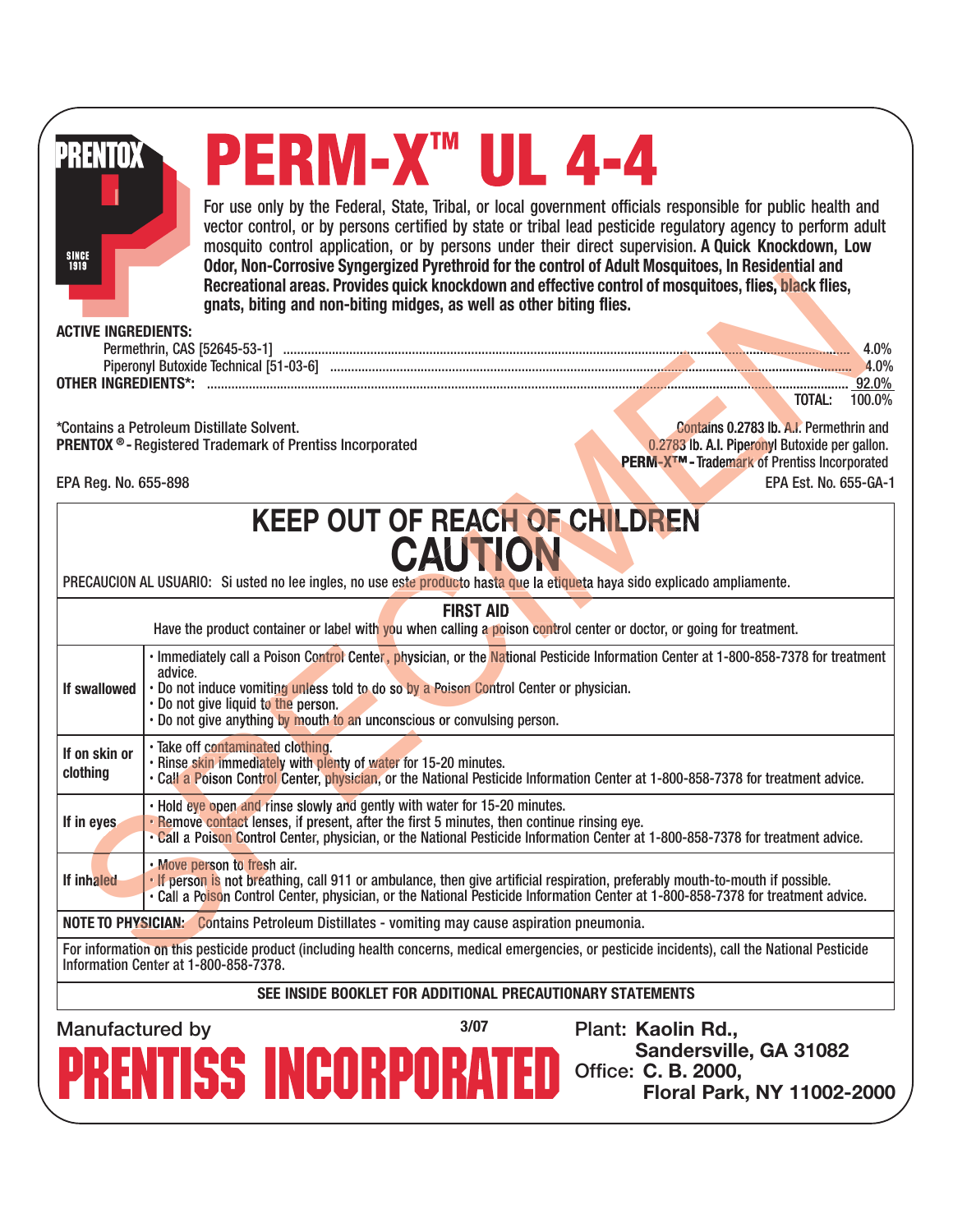### **PRECAUTIONARY STATEMENTS HAZARDS TO HUMANS AND DOMESTIC ANIMALS**

**CAUTION:** Harmful if swallowed or absorbed through the skin. Avoid contact with eyes, or clothing. Wash hands thoroughly with soap and water after handling and before eating, drinking, chewing gum, or using tobacco. Remove contaminated clothing and wash clothing before reuse. Prolonged or frequently repeated skin contact may cause an allergic reaction in some individuals.

This product is extremely toxic to aquatic organisms, including fish and aquatic invertebrates. Runoff from treated areas or deposition of spray droplets into a body of water may be hazardous to fish and aquatic invertebrates. Do not apply over bodies of water (lakes, rivers, permanent streams, natural, ponds, commercial fish ponds, swamps, marshes, or estuaries), except when necessary to target areas where adult mosquitoes are present, and weather conditions will facilitate movement of applied material away from the water in order to minimize incidental deposition into the water body. Do not contaminate bodies of water when disposing of equipment rinsate or washwaters.

**Bee Warning:** This product is highly toxic to bees exposed to direct treatment on blooming crops or weeds. Do not apply this product or allow it to drift to blooming crops or weeds while bees are visiting the treatment area, except when applications are made to prevent or control a threat to public and/or animal health determined by a state, tribal or local health or vector control agency on the basis of documented evidence of disease causing agents in vector mosquitoes or the occurrence of mosquito-borne disease in animal or human populations, or if specifically approved by the state or the tribe during a natural disaster recovery effort.

### **PHYSICAL AND CHEMICAL HAZARDS**

Do not use, pour, spill or store near heat or open flame.

### **STORAGE AND DISPOSAL**

Do not contaminate water, food or feed by storage or disposal.

**Storage:** Store product in its original labeled container in a cool, dry, locked place designated for such insecticides and out of reach of children. In case of spillage, soak up with absorbent material such as sawdust, or fuller's earth, sweep up and place in a labeled container and dispose of as follows.

**Pesticide Disposal:** Wastes resulting from the use of this product may be disposed of on site or at an approved waste disposal facility.

**Container Disposal:** (Metal) Triple rinse or equivalent. Then offer for recycling or reconditioning, or puncture and dispose of in a sanitary landfill or by other approved state and local procedures. (Plastic)Triple rinse or equivalent. Then offer for recycling or reconditioning, or puncture and dispose of in a sanitary landfill, or by incineration, or if allowed by State and local authorities, by burning. If burned, stay out of smoke.

NOTICE: Buyer and user assume all risk and liability of use, storage and/or handling of this product not in accordance<br>with the terms of this label.



It is a violation of Federal law to use this product in a manner inconsistent with its labeling.

Before making the first ap<mark>plication in a season, it is advisable to</mark> consult with the state or tribal agency with primary responsibility for pesticide regulation to determine if permits or other regulatory requirements exist.

#### **GENERAL**

Perm-X UL 4-4 is recommended for application as an Ultra Low Volume (ULV) Thermal or Non-thermal aerosol (cold fog) for control of adult mosquitoes and flies in residential, recreational, industrial, urban and other areas where these insect pests are found. Perm-X UL 4-4 provides effective control of mosquitoes and flies in area such as parks, campsites, woodlands, athletic fields, golf courses, residential areas, municipalities, roadsides, animal quarters, barns, playgrounds, and non-crop waste areas. For best results, treat when mosquitoes or insects are most active and weather c<mark>ond</mark>itions are conducive to keeping the fog close to the ground, e.g. cool temperatures and ground wind speeds are not greater then 10 mph. Applications during the cool hours of the night or early morning are usually preferable. Repeat treatment when recommended by Public Health officials, or Mosquito Abatement Districts. Apply this product at temperatures greater than 50F and when wind speed equals or exceeds 1 mph. While a vector counter the results of the results of the results of the results of the results of the results of the results of the results of the results of the results of the results of the results of the results of the

Do not spray this product on or allow it to drift onto pastureland, cropland (other than crops listed) or potable water suppli<mark>es. I</mark>n the treatment of corrals, feedlots, animal confinements/houses, swine lots, poultry ranges, and zoos, cover any exposed drinking water, drinking water fountains and animal feed before application.

Do not treat a site with more than 0.007 lbs. permethrin per acre in a 24-hour period. <u>Do not apply more then 0.18 lbs</u> of permethrin per acre per year to any site. More frequent treatments may be made to prevent or control a threat to p<mark>ubli</mark>c and/or animal health determined by a state, tribal or local health or vector control agency on the basis of documented evidence of disease causing agents in vector mosquitoes or the occurrence of mosquito-borne disease in animal or human populations, or if specifically approved by the state or tribe during a natural disaster recovery effort.

Perm-X UL 4-4 may be applied over specific growing crops and range grasses prior to harvest for the control of adult mosquitoes and biting flies within or adjacent to those areas. Application can only be made where the following crops are present: Almonds, apples, broccoli, brussels sprouts, cabbage, celery, cauliflower, cherries, corn (fodder), bell peppers, soybeans, tomatoes, cucurbit vegetables, and walnuts.

### **Spray Droplet Size Determination**

**Ground-based Application:** Spray equipment must be adjusted so the volume median diameter is less than 30 microns (Dv  $0.5 < 30 \mu m$ ) and that 90% of the spray is contained in droplets smaller than 50 microns (Dv  $0.9 < 50$ )  $\mu$ m). Directions from the equipment manufacturer or vendor, pesticide registrant or a test facility using laser based equipment to produce acceptable droplet spectra. Application equipment must be tested at least annually to confirm that pressure at the nozzle and nozzle flow rate(s) are properly calibrated.

**Aerial Application:** Spray equipment must be adjusted so that the volume median diameter produced is less than 60 microns (Dv  $0.5 < 60 \mu m$ ) and that 90% of the spray is contained in droplets smaller than 100 microns (Dv  $0.9 <$ 100 µm). The effects of flight speed and, for non-rotary nozzles, nozzle angle on the droplet size spectrum must be considered. Directions from the equipment manufacturer or vendor, pesticide registrant or a test facility using a wind tunnel and laser-based measurement instrument must be used to adjust equipment to produce acceptable droplet size spectra. Application equipment must be tested at least annually to confirm that pressure at the nozzle and nozzle flow rate(s) are properly calibrated.